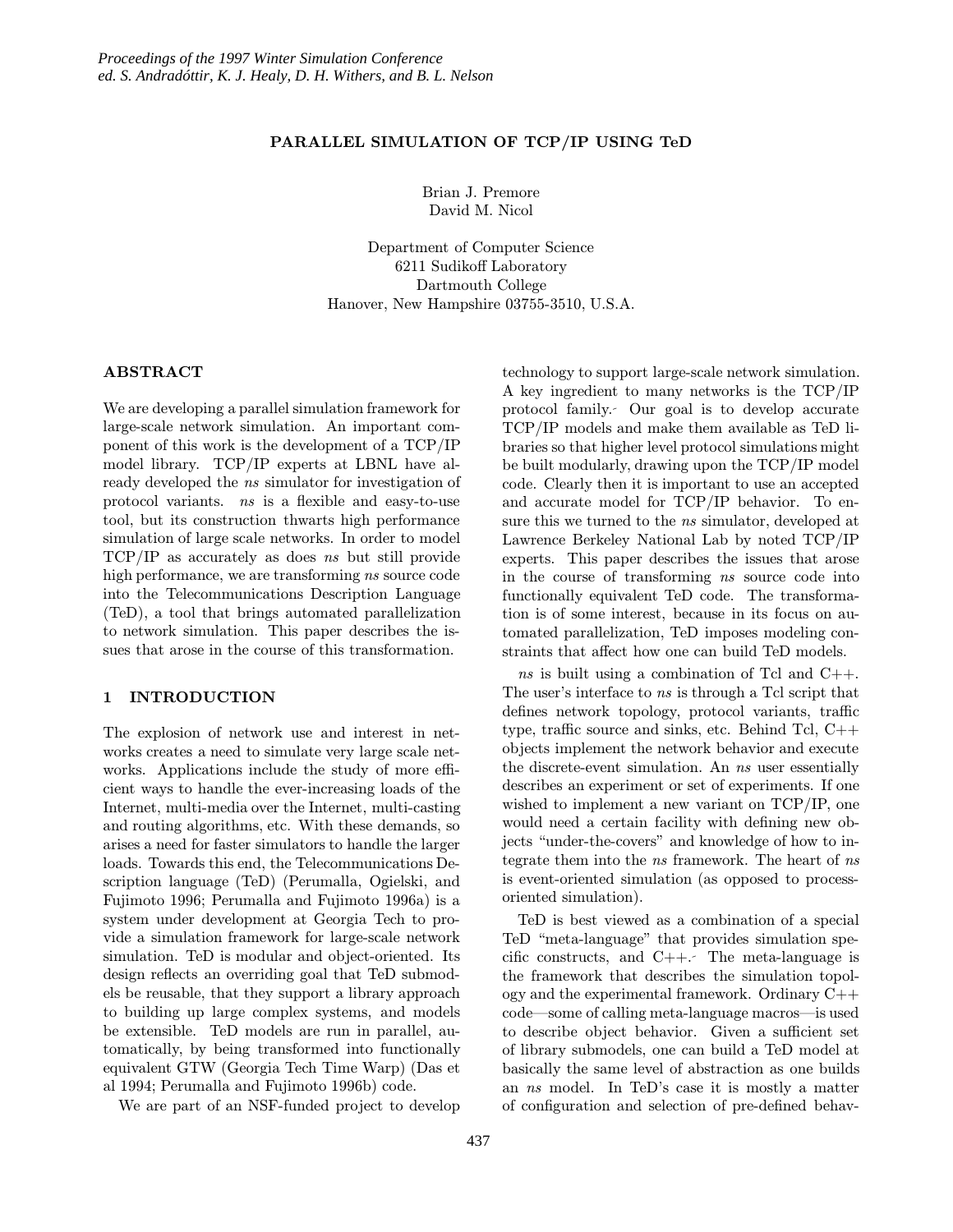iors for pre-defined network objects. Because TeD, like *ns*, is object-oriented, converting from *ns* into TeD is a reasonable way to approach the goal of fast, accurate simulations. There is a fundamental difference though. While the ns engine is event-oriented, the TeD world-view is process-oriented (with restrictions). This difference and the restrictions TeD places on model expression create the key technical challenges of this transformation. Nevertheless, we believe that TeD TCP/IP models can be built which behave identically (statistically) to equivalent ns models, but, because of TeD's parallel execution, achieve significant speedups.

## 2- AN OVERVIEW OF SIMULATION USING ns

ns extends Tcl with simulation specific objects and functions. A network topology is defined by using nodes and links as building blocks. nodes are connected by links and may contain agents, which are responsible for sending and receiving packets. In the process of creating these structures, the user can describe many of their characteristics. For example, two characteristics of links are 'bandwidth' and 'packet drop policy.' The user can also schedule changes to occur at specified times during the simulation. For instance, one might simulate a node in the network going down at time 100.0. Finally, the user can set up customized traces to gather information about the simulation. See Figure 1 for an example of a typical ns script.

## 3- AN OVERVIEW OF MODELING IN TeD

A model in TeD consists of entities which communicate using events and channels. Each entity object represents some physical network object, and events are messages between entities that encapsulate information and stimulate simulation behavior. Messages are passed through channels. Both the sending and receiving entity declare a channel variable (which may have different names) and a configuration statement executed at initialization maps them together, creating a link between those entities. Channels of this type are called external. The entity itself in TeD just specifies the interface of that object to the rest of the world—the instantiation of behavior that uses that interface is separate, being contained in an architecture. We will illustrate these concepts with a TCP model. Top level entities in this model resemble *ns* primitives, e.g., NODEs and LINKS. NODES may have any number of channels, while LINKs have ex# create two nodes set n0 [ns node] set n1 [ns node]

# connect them with a 1.5Mb link with a transmission # delay of 10ms using FIFO drop-tail queueing set link0 [ns link \$n0 \$n1 drop-tail] \$link0 set bandwidth 1500000 \$link0 set delay 0.100

# links in ns are unidirectional, so do both directions set link1 [ns link \$n1 \$n0 drop-tail] \$link1 set bandwidth 1500000 \$link1 set delay 0.100

# set up BSD Tahoe TCP connection in one direction only set src1 [ns agent tcp \$n0] set snk1 [ns agent tcp-sink \$n1] ns connect \$src1 \$snk1 \$src1 set class 0

# Create an ftp source at the source node set ftp1 [\$src1 source ftp]

# Start up the ftp at the time 0 ns at 0.0 "\$ftp1 start"

# run the simulation for 10 simulated seconds ns at 10.0 "exit 0" ns run

Figure 1: Sample ns Code Defining a Network with Two Connected Nodes, with an Established FTP Connection Between Them

actly two. These channels are mapped to define the (static) network topology. The object-oriented structure of TeD also allows for entities to contain components which are themselves entities. For example, NODE entities might have an array of AGENT subentities which do the actual implementation of TCP.

TeD follows the VHDL (Bhasker 1996) language in that for each entity, at least one architecture must be defined which specifies that entity's behavioral model. The architecture defines the state of the entity (variables to be used during the simulation), and its behavior (which includes how it will respond to events that it receives). In the TCP example, an architecture for a NODE might contain a routing table (state), and a process which forwards packets when they are received (behavior). In fact, processes are the primary means by which the behavior of an entity is described. One entity can have multiple processes, and they can pass information and synchronize with each other if they are connected by internal channels. Such channels reside within the entity, but behave otherwise identically to external channels.

Functions can also be used to describe the behavior of an entity, so long as the behavior described does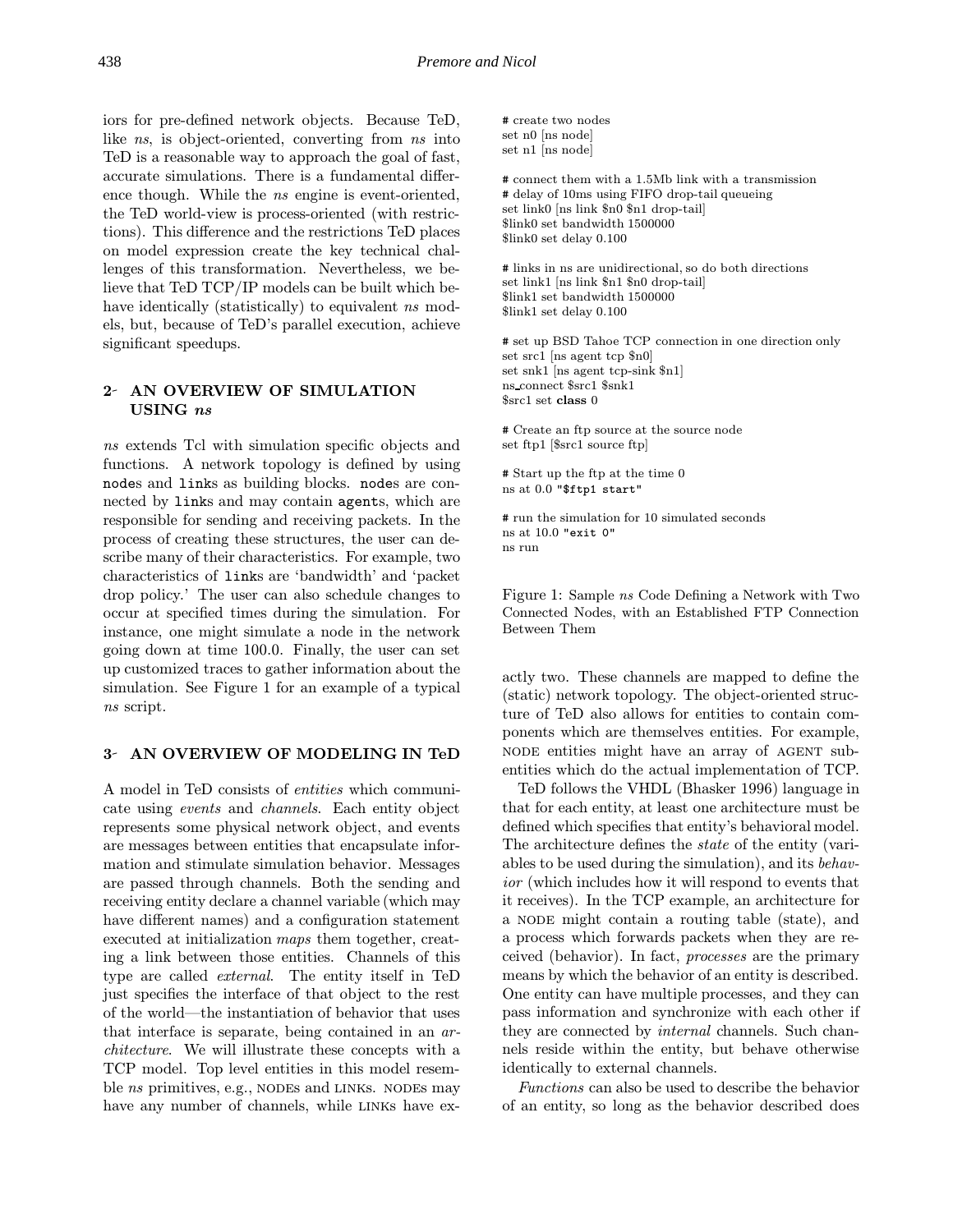```
event Packet {<br>int seq_number;
                                    // packet sequence number
                                         // lots of other fields
}
channel packetChannel { Packet } // channel type declaration
entity Node( int numLinks ) { // takes one parameter
  channels \cdot// a channel array to be mapped to the connecting linksinout packetChannel nodeChannel[numLinks];
  }
}
architecture NodeArch(int IPaddress) of Node( int NumLinks ) {
  state {
    RtrTable r table; // routing table for forwarding packets
  }
  channels {
    packetChannel forwardChannel; // an internal channel
  }
  behavior {
    // will contain any agent subentities at a node
    component theAgents;
    process #1 handle( nodeChannel[0 to numLinks-1] );
    process #2 forward( forwardChannel );
  }
}
entity Link {
  channels {
    // external channels, mapped to the two connected nodes
    inout packetChannel linkChannel[2];
  }
}
architecture LinkArch of Link {
  state {
                                  // to hold packets in transit
  }
channels {
    packetChannel sendChannel; // an internal channel
  }
  behavior {
    process #1 send( sendChannel );
    process #2 handle( linkChannel<sup>[0</sup> to 1] );
    function update stats(int packet class);
  }
}
```
Figure 2: Simplified Pseudo-TeD Code Defining a Packet Event with Node and Link Entities

not involve synchronization or use of message channels. It is advantageous to use functions when possible, as TeD processes have additional overhead. However, as we will see, our transformation frequently forced us to employ processes owing to the TeD constraints on functions and synchronization.

Figure 2 presents an example of typical TeD code, and Figure 3 presents a diagram of what a modeled network might look like.

## 4 CONVERTING ns TO TeD

Because both *ns* and TeD are based heavily on  $C_{++}$ , the framework of the conversion involved a direct translation from pure  $C++$  in ns to TeD "encapsulated" C++ structures. However, because TeD is, in a sense, a narrower version of C++—not just any  $C++$  code can be transplanted into a TeD model—



Figure 3: A Simple Network as it Might be Constructed in Either TeD or ns

there were many constraints which hindered a completely straightforward translation. In building the TeD model, we sought to ensure consistent behavior with *ns*, and intuitive (and efficient) implementation. Consistent behavior with ns will make verification of the transformation straightforward, while an intuitive implementation makes for a clean and easily extensible model.

TeD constraints make the achievement of both goals non-trivial. First we shall briefly summarize the general transformation approach. Then we'll examine the restrictions which had the most impact on the structuring of the TeD code, and the difficulties they presented. Finally, we discuss how we worked around these difficulties.

#### 4.1- The General Approach

To make the translation as simple as possible, we mapped ns constructs directly into analogous TeD constructs whenever possible. Specifically, C++ classes in ns became entities in TeD, with the exception that the ns Packet class was more naturally implemented as a TeD event. ns class methods became either functions or processes of the corresponding TeD entity. Typically, if an ns method passed a Packet object as one of its parameters, that method was translated into a TeD process (eventdriven) which is invoked whenever a packet arrives on one of its channels. Other ns object methods are converted into TeD functions with identical parameters. (Section 4.1.1 discusses this further.)

A consequence of this transformation is that ns methods that pass Packets as arguments to other ns methods must be transformed into TeD processes, and must establish TeD channels between TeD pro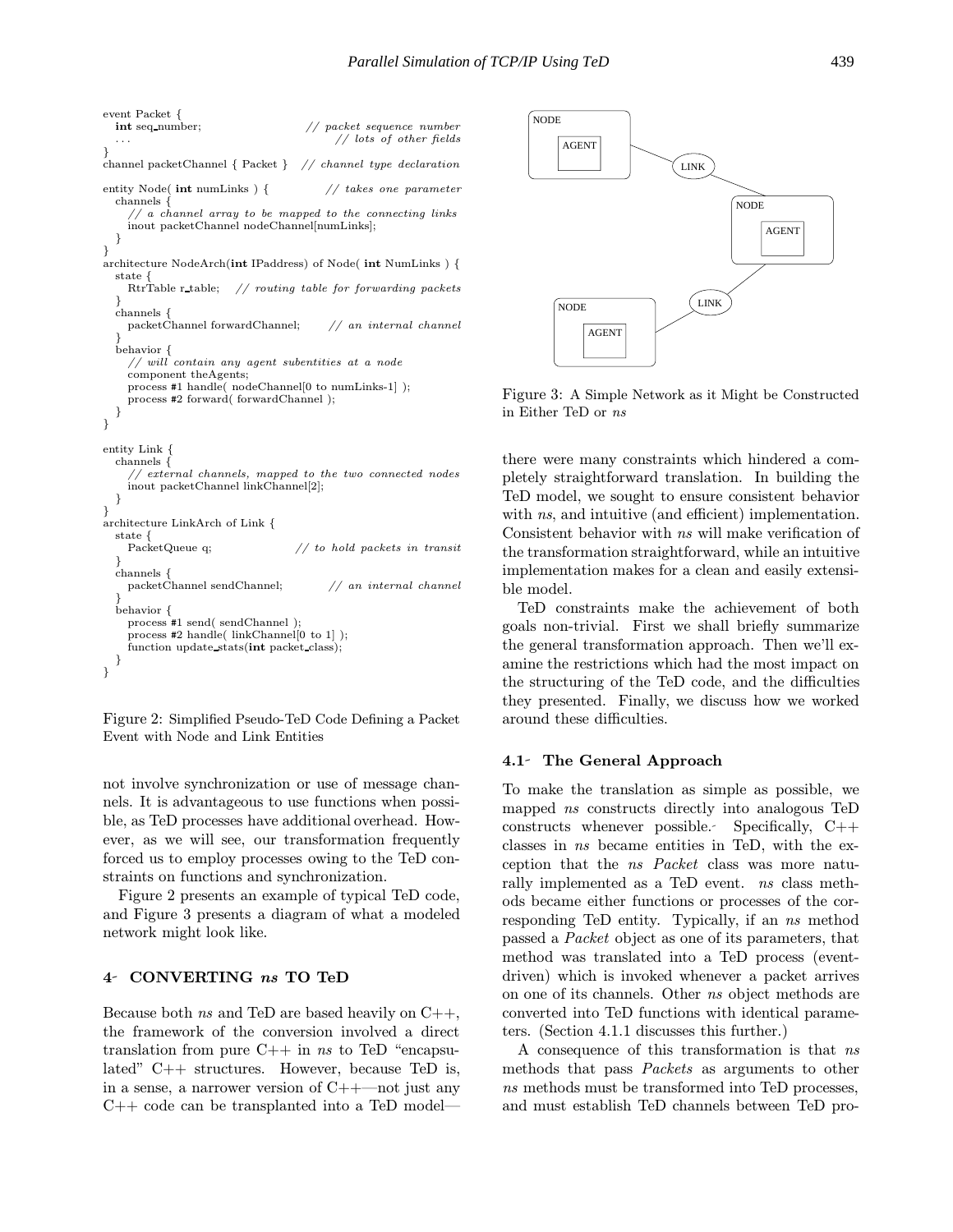cesses corresponding to ns caller and callee methods. If caller and callee are member functions of the same object, the corresponding TeD channel is internal; it is otherwise external. For example, a NODE passing a packet to a connecting link uses an external channel in the transformed code, while one process in an agent passing a packet along to another process within that same AGENT uses an internal channel.

The primary ns building blocks, NODE, LINK, and agent, all map directly into corresponding TeD entities. The latter provides an excellent example of how TeD separates interface specification from implementation. ns provides a number of different agent types, e.g., TCP agents, sink agents, ftp agents. In the ns internals a specific agent type is created by defining a class derived from the AGENT base class, specializing methods and additional data structures as needed. Similar variations are possible with the ns DATA\_SOURCE class, and its corresponding architectural variants in TeD. In TeD, the entity definition corresponds to the base class (think of it as a virtual base class) and the architectures correspond to derived classes. The point of TeD's approach this way is to emphasize the distinction between interface definition and implementation.

#### 4.1.1 Processes and Functions

TeD provides a process-oriented view of behavior, as TeD model behavior is expressed though the interaction of TeD processes. TeD processes interact by sending events to each other through TeD channels; TeD processes synchronize through blocking "wait" statements that cause the process to suspend for some specified duration of simulation time or until some event appears upon a channel.

TeD provides both functions and processes that can read from and write to model state variables. Functions are the usual sort one finds in imperative programming languages, and they may call a limited number of TeD macros that reference the simulation clock, and manipulate state variables. In particular, a function cannot refer directly to a TeD event data structure which means it cannot send or receive events on a TeD channel. Nor can it call any TeD synchronizing statement (a wait).

TeD processes have time and space overhead, as process representation persists in the TeD internals. Furthermore, the flow of control between processes is different than that between ordinary functions. Therefore TeD, we prefer to convert ns methods to TeD functions. However, this is impossible if the method schedules events, or is a method that is called first to process an ns event occurrence. An ns method



completed, and the value of X will not be modified as A requires. Because B is a process, it does not get executed until A is



Figure 4: Examples of Process and Function Interaction

is readily converted to a TeD function if it only reads and writes architecture state variables. It can be converted to a TeD function if it reads values from an event state, but only with a bit of hands-on modification. One needs first to identify which fields of the event are read. A TeD function cannot read these directly, but it *can* read new variables passed as extra parameters. The code calling the function uses TeD macros to extract field values from TeD events, and passes those values along to the function. While this sort of transformation has its attractions, it will greatly complicate any future attempt we might make to fully automate the transformation of ns code to TeD.

Figure 4 shows example time-lines of executing simulations with interrelated processes and functions.

An additional reason for preferring functions to processes is that flow-of-control is more apparent. A function call behaves exactly as one expects. However, if one TeD process sends another an event through a channel, the recipient process will not execute before the sending processes has suspended, even if the channel is internal and has zero time delay associated with it. Thus it can be challenging to correctly transform an ns calling sequence where method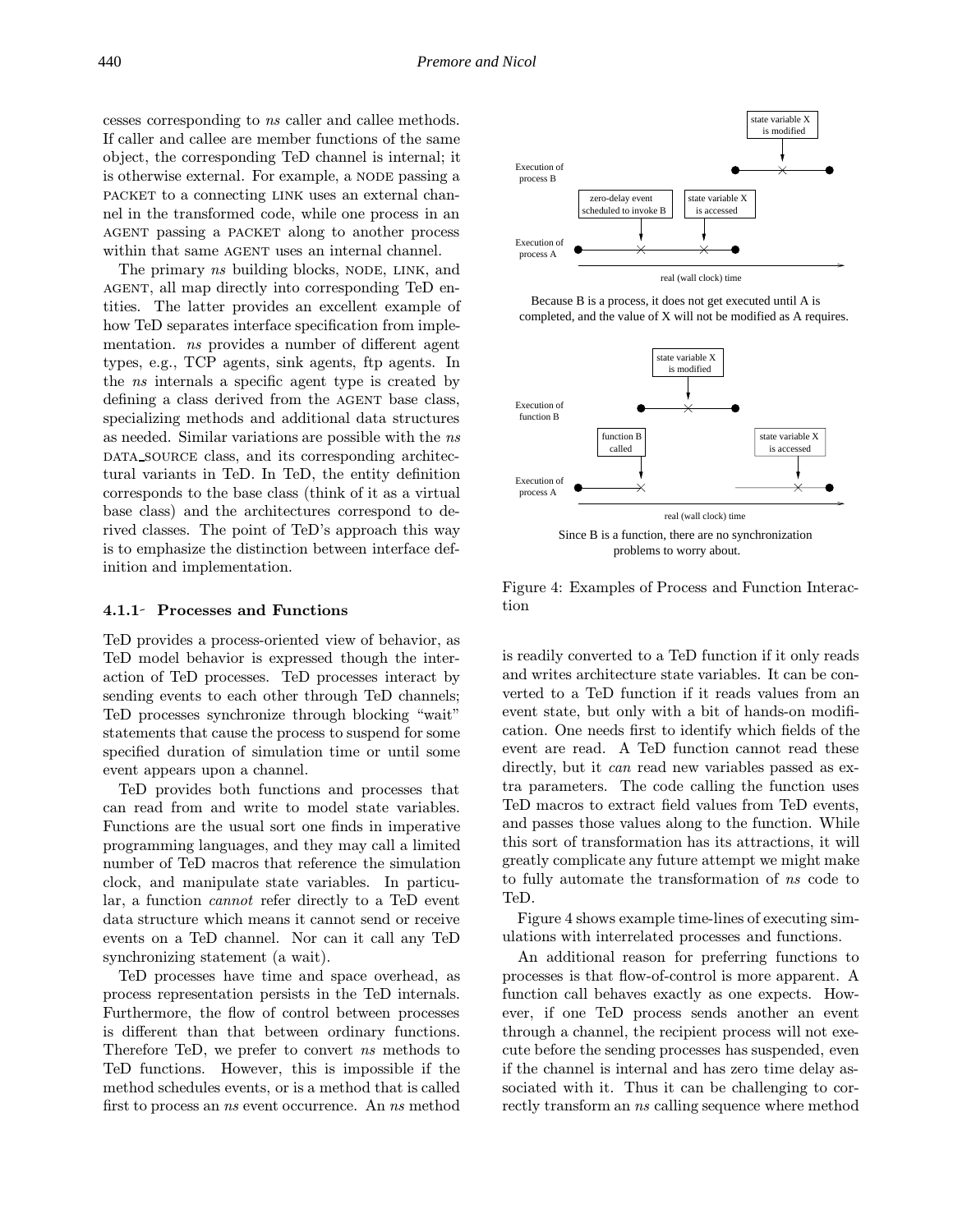A calls method B, B then schedules an event and returns to method A. If the post-call code in A depends on state-modifications done by B, we cannot mindlessly turn A and B into processes that share a channel, because the state changes anticipated by A in the original ns code will not have taken place. Depending on A and B there are some approaches one can consider. If A is the only caller of B one may be able to introduce an additional channel between processes representing A and B for the purpose of B reporting its completion and A blocking on that report. A's call to B is transformed into a process representing A sending an event down one channel, and waiting for a response on the new channel. B's process, of course, must then send an event down the new channel when it has completed its task. If A's call to B is nested inside of an if conditional, switch, or a loop, then A's process will have to be rewritten to hoist the new call to wait out of the condition—TeD permits calls to wait statements only at the lowest level of nesting in a process's code (Premore, Nicol, and Liu 1996). Such a transformation is dependent on the specifics of the process code.

The introduction of an acknowledgment channel will not work if method B is called by more than one method, because the recipient of the acknowledgment must be unique. One can finesse this difficulty at the introducing a channel for each unique caller (and deal with the issue of caller identity so that the acknowledgment can be sent through the correct channel).

#### 4.2 Exceptions to the General Approach

Even though TeD has many features which aid general network simulation, we found ns using constructs for which there was no immediate replacement in TeD. These include event cancellation, dynamic memory allocation, and process synchronization.

#### 4.2.1 Event Cancellation

Some ns agents send out packets of data (one such agent is a TCP\_AGENT) and simultaneously send a (future) time-out message to another agent. The ns mechanism is to pass a future event to the ns scheduler, for, if an acknowledgment is not received by the time-out event, special action is taken. Typically though the acknowledgment is received in time, and the processing of that acknowledgment directly cancels the time-out event. Event cancellation of this type is not supported in TeD.

We can accomplish the same effect in TeD by having ack message processing mark the sent packet as acknowledged, and by having a time-out event check whether its packet was acknowledged. TCP rules for acknowledgment allow us to minimize the additional saved state to only one word (the earliest sent package not yet received). However, event cancellation would still be useful and would reduce—potentially significantly—the overall memory use in the simulator (by eliminating time-out events whose packets have arrived) and the time spent manipulating the event list, and the time spent firing up a process that will only turn around and suspend itself.

#### 4.2.2 Dynamic Memory Allocation

Dynamic memory allocation is a well-known problem area for optimistically synchronized parallel simulators; the difficulty stems from the need to maintain value histories in the variables using such space. On the other hand, C and C++ programs use dynamic memory constructs freely, and *ns* is no exception.

ns dynamically creates and destroys packets. Happily, since these corresponded to events in TeD, and the TeD language provides a structure for manipulating them (creating, sending, and receiving), no dynamic memory issues arose—it was built into TeD, and no memory needed to be allocated explicitly in the modeling process. On the other hand, ns is rife with dynamic data structures such as linked lists that are implemented naturally using dynamic memory. Our sole recourse is to use statically allocated arrays, sized maximally. Determining maximal array sizes is a dark art given the variant behavior one expects of discrete-event simulations.

#### 4.3 Process Synchronization

As described in Section 4.1.1, we prefer transforming ns methods into TeD functions rather than TeD processes. However, there can be times when TeD processes cannot be avoided, and this leads to synchronization problems. Consider the following situation: a method for the Agent class, called send, has a loop which each pass calls one of two other methods, output or sched, for which the order of invocation matters. Restrictions discussed earlier force these latter methods to be transformed into TeD processes; send invokes them by sending them events along internal channels, with no delay. However, this means that all of those events will "arrive" at exactly the same time. There is an undocumented default order TeD uses to evaluate these "same-time" events, and being static it cannot be adapted to the particular sequence called for by the equivalent *ns* code. In this case we could have included acknowledge channels (as described earlier), or finesse the problem through the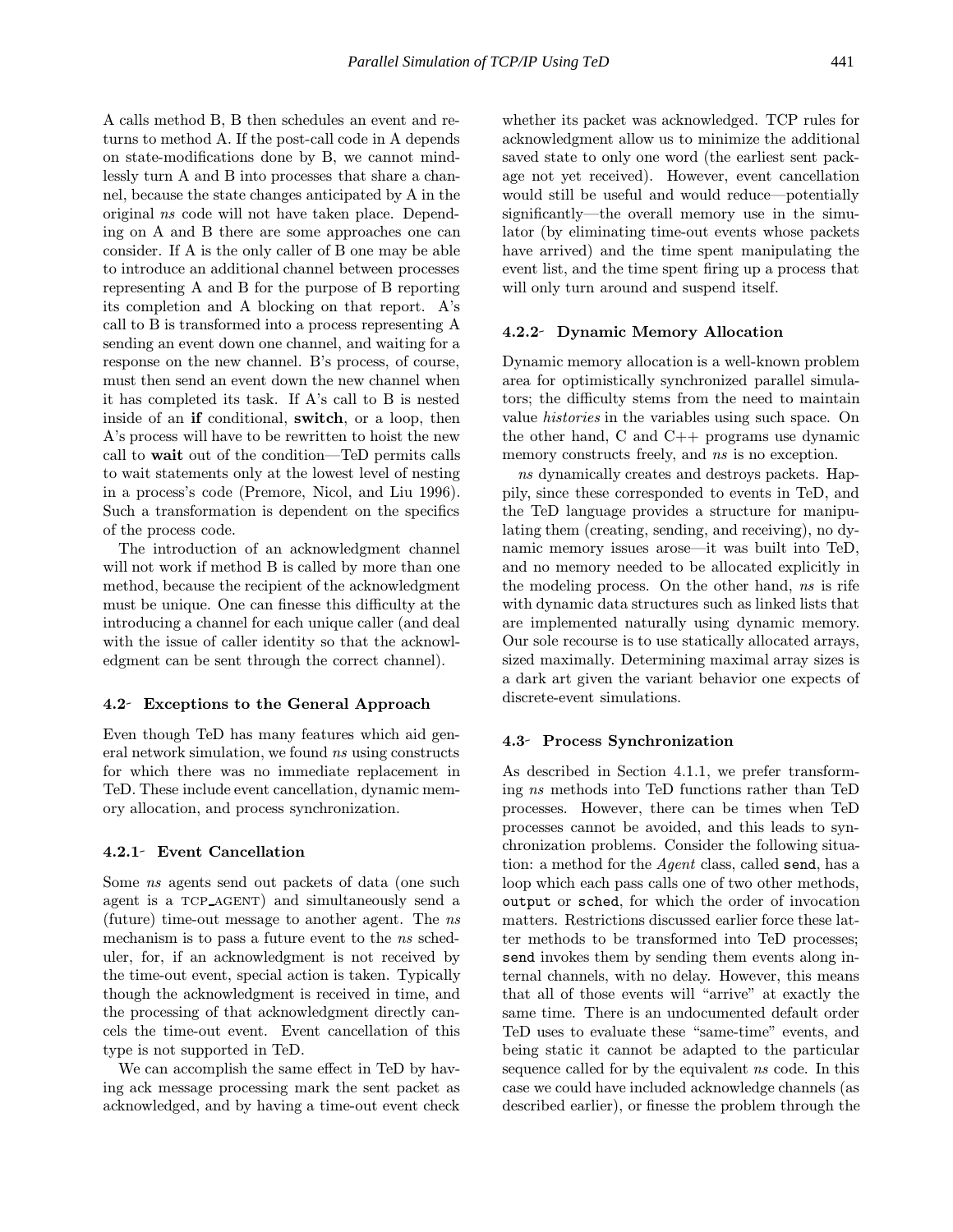simulation clock. Choosing the latter method we enforced the desired sequence by adding insignificant but mathematically present delays to the invocation times.

Simultaneous events are a common source of problems for simulators of all kinds. A more esthetically pleasing solution in this case would be possible if TeD provided semaphores shared by processes bound to the same entity.

# 5- PERFORMANCE ISSUES

The strategy we have outlined for transforming ns source code into TeD has the advantage of relative simplicity, and (we hope) provides a set of readable TeD objects. Since we track the ns logic as closely as we can, validation of the transformed code is a matter of ensuring that ns and TeD versions of the same problems yield statistically identical output (we would have to modify ns in order to synchronize random number streams and have the two versions produce deterministically the same sample path from the same random number seeds).

The downside of this approach is that it generates events in TeD where in ns there are function calls. The performance implications are potentially serious. Still, our initial goal is to get an accurate TCP/IP simulator up in TeD first, and then work at performance optimizations. Even with the existing approach, the potential exists for larger simulations and (perhaps) faster simulations by exploiting parallelism.

Another potential problem area is the size of state memory. Large arrays in TeD must be declared where ns uses dynamic lists. These must be "state" arrays, saved by the optimistic simulator, at potentially high cost. TeD does provide a "large state" mechanism for incremental state-saving. Nevertheless, the cost of state-saving is generally acknowledged as the most serious among Time Warp overheads, and is one we will have to examine carefully.

## 6 CONCLUSIONS

We are developing TCP/IP model libraries for the TeD parallel simulation language. To ensure the accuracy of our models, we are transforming the logic of the ns simulator into TeD. This paper reports on the approach we are using, the difficulties we encounter and their solution, and the tradeoffs of this approach. We find that while TeD lacks constructs and imposes restrictions that complicate an otherwise straightforward translation, essentially we are able to map the

ns logic into TeD without destroying its logical flow.

After validating the TeD models so created, we will evaluate the performance of TeD versus ns to better assess the performance price we pay for the direct translation approach, and then of course evaluate the parallel performance of the TeD models. Finally, anticipating much room for performance optimization, we will revisit the overall structure with an eye towards limiting the number of extraneous events. Ultimately we aim to provide the TeD user community with a library of modular high performance TCP/IP models.

## ACKNOWLEDGMENTS

This work was supported in part by NSF grant and CCR-9625894 and DARPA Contract N66001-96-C-8530.

#### REFERENCES

Bhasker, J. 1996. A VHDL Primer. Prentice Hall.

- Das, S., R. Fujimoto, K. Panesar, D. Allison, and M. Hybinette. 1994. GTW: A Time Warp system for shared memory multiprocessors. In Proceedings of the 1994 Winter Simulation Conference, ed. J. D. Tew, S. Manivannan, D. A. Sadowski, A. F. Seila, 1332–1339.
- Perumalla, K., A. Ogielski, and R. Fujimoto. 1996. MetaTeD—A meta language for modeling telecommunication networks. GIT-CC-96-32, College of Computing, Georgia Institute of Technology, Atlanta, Georgia.
- Perumalla, K., and R. Fujimoto. 1996. A  $C++$  instance of TeD. College of Computing, Georgia Institute of Technology, Atlanta, Georgia.
- Perumalla, K., and R. Fujimoto. 1996. GTW++— An object-oriented interface in C++ to the Georgia Tech Time Warp system. GIT-CC-96-09, College of Computing, Georgia Institute of Technology, Atlanta, Georgia.
- Premore, B., D. Nicol, and X. Liu. 1996. A critique of the Telecommunications Description language (TeD). PCS-TR96-299, Department of Computer Science, Dartmouth College, Hanover, Hew Hampshire.

#### AUTHOR BIOGRAPHIES

BRIAN J. PREMORE received the B.S. degree in Mathematics and Computer Science from Clarkson University in 1995. Since then he has been a Ph.D.